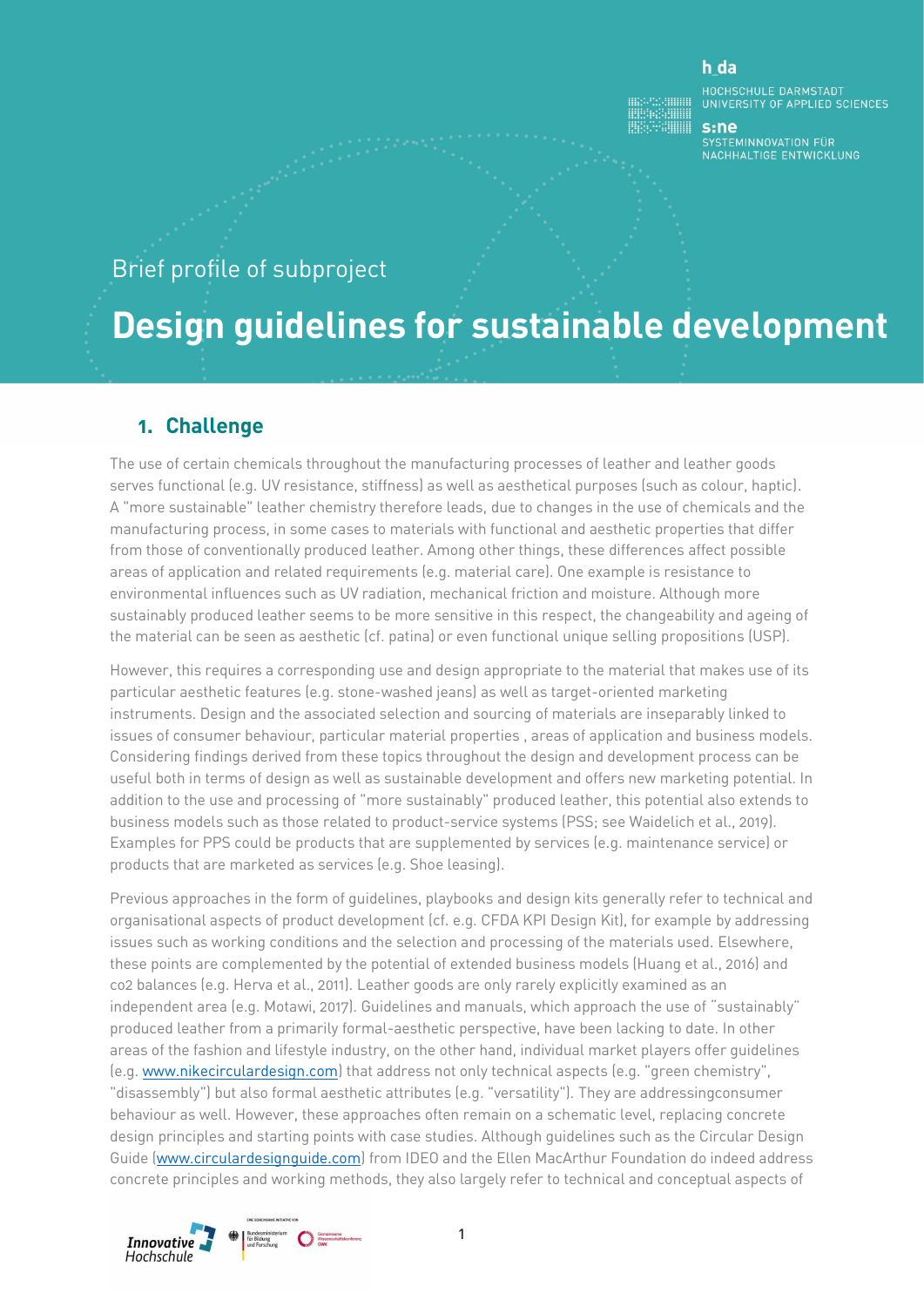## **2. Goals and project description**

The subproject proposed here is concerned with the development of design guidelines for the use of "more sustainably" produced leather. To this end, a team of experts from different parts of the development process (including leather goods production, brands, sales, purchasing, design and material testing) will first define criteria for more sustainably produced leather and associated specific material properties. Based on these criteria, the aim of the guidelines is to provide users from fields such as product development and design, product management, marketing and sales with orientation and guidance in (A) how sustainably produced leather can be optimally used in products and how it can be brought to bear. Such a formal-aesthetic examination of the design potential related to the use of sustainably produced leather does not aim at strict specifications and formulas, but rather at design principles and guidelines, as an orientation aid, impulse generator and reference book. Associated with this are also questions of material sourcing.

Furthermore, (B) corresponding business models, service concepts and marketing strategies that are particularly useful in this respect are to be investigated. With the development of these design guidelines, the potential of product-service systems in relation to leather will also be explored. Possible starting points include service flat rates and leasing concepts. These distribution channels represent changed basic principles for the conception and design of leather goods, which are to be considered separately in the leather design guidelines. For example, higher quality and more sustainably produced goods could address a broader market by reducing acquisition costs or by structurally separating ownership and use. This could also result in other positive effects for suppliers, such as increased customer loyalty.

The current aim of the design guidelines is to provide an openly accessible document that addresses the characteristics, criteria, strengths and weaknesses of certain "sustainable leather types", as well as how and for what purposes these materials are ideally used and maintained. This includes in particular aspects of design and production methods.

The target group of the guidelines are primarily users from the fields of design, development, purchasing (of materials and semi-finished products) and marketing, who can make more informed design and conceptual decisions with the help of the guidelines. In addition, the guidelines are intended to open up new forms of marketing and diversification (e.g. product service systems, circular economy, etc.) to decision-makers in sales and in management. These guidelines can also serve as a tool for importers and purchasing departments to communicate concrete design requirements and demands with regard to sustainable development in a clear and referencable manner.

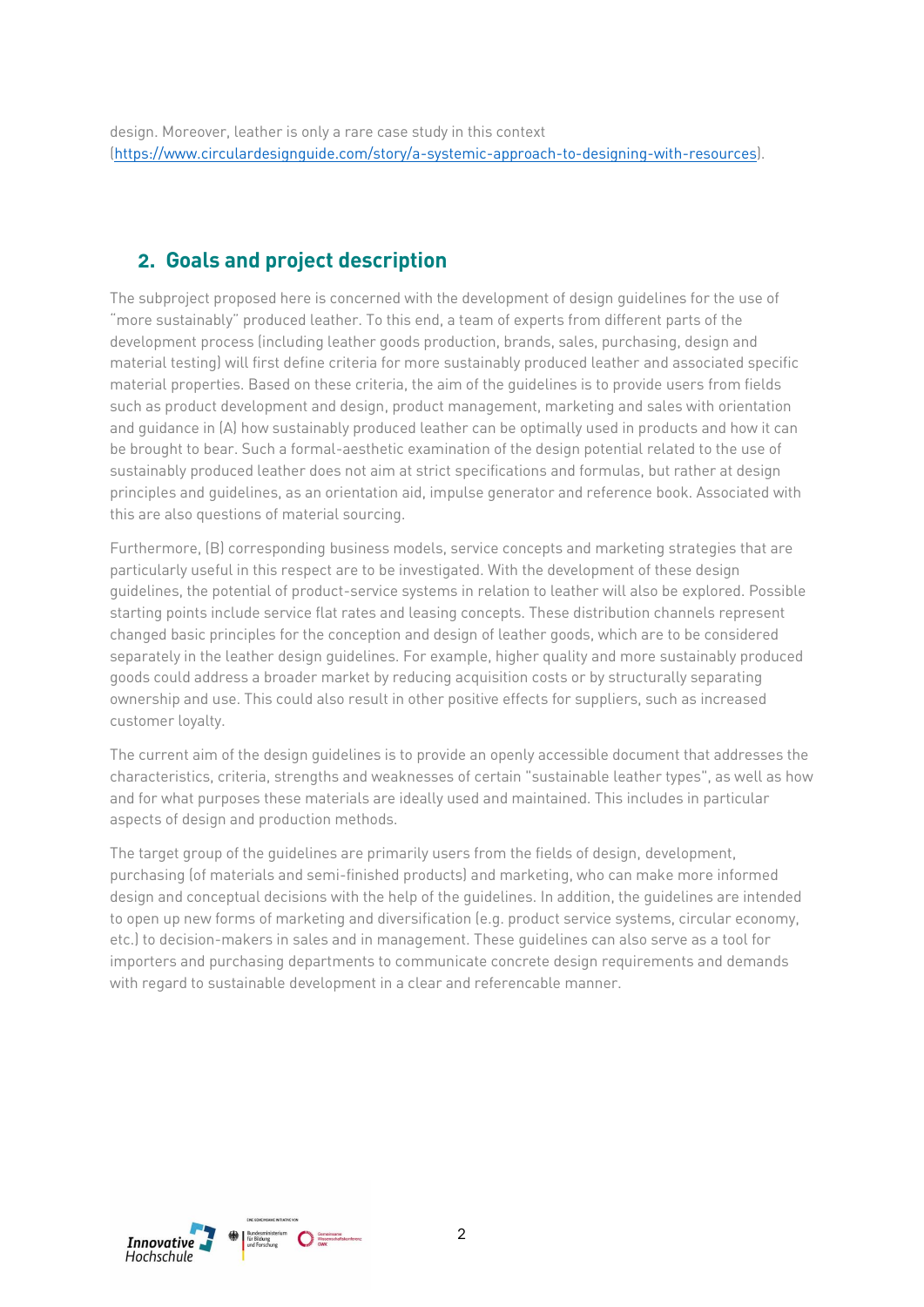## **3. Research and transfer questions:**

How can a set of criteria and specific properties of sustainably produced leather commonly be defined?

What are the specific characteristics, properties and advantages/disadvantages of different types of sustainably produced leather?

How can the specific properties, potentials and limitations of sustainably produced leather be optimally exploited in product development and use?

Which design principles (e.g. technical construction of the product, form-fit, connection between parts and materials, etc.) promote aspects of sustainable development (e.g. robustness, longevity, reparability, recyclability, etc.)?

Which Product Service Systems can be derived from this (e.g. #circular economy) and what special requirements do these PSS place on material, product, supplier and supply chain?

#### **4. Structure**

A tandem consisting of one representative from the Darmstadt University of Applied Sciences and one from practise coordinates the project. Anyone interested can participate in the project.

The cooperation takes place via meetings / web conferences / workshops.

#### Project group coordination

| Representing Darmstadt University of Applied Sciences: Jonas Rehn |      |
|-------------------------------------------------------------------|------|
| Representing the practise:                                        | #tbd |

#### Development plan:

| Major project steps (partly running parallel)                                                                                                          | Format(s)                        |
|--------------------------------------------------------------------------------------------------------------------------------------------------------|----------------------------------|
| 1. research on tanning processes and material properties in<br>relation to sustainable development                                                     | Desk Research, Expert interviews |
| 2. research on aspects of sustainable development in relation to<br>leather goods                                                                      | Desk Research, Expert interviews |
| 3. analysing the results of the research and developing a common<br>definition of criteria and specific properties of sustainably<br>produced leather. | Conference calls / Workshop      |
| 4. development of a taxonomy as a basis for the quidelines                                                                                             | Workshop / Working papers        |
| 5. development of the guidelines based on the taxonomy                                                                                                 | Workshop / Working papers        |
| 6. elaboration of PSS approaches and examples                                                                                                          | Workshop / Working papers        |
| 7. publication of the guidelines (open-access)                                                                                                         |                                  |
| 8. development and testing of concrete offers and products based<br>on the quidelines                                                                  | Workshop                         |